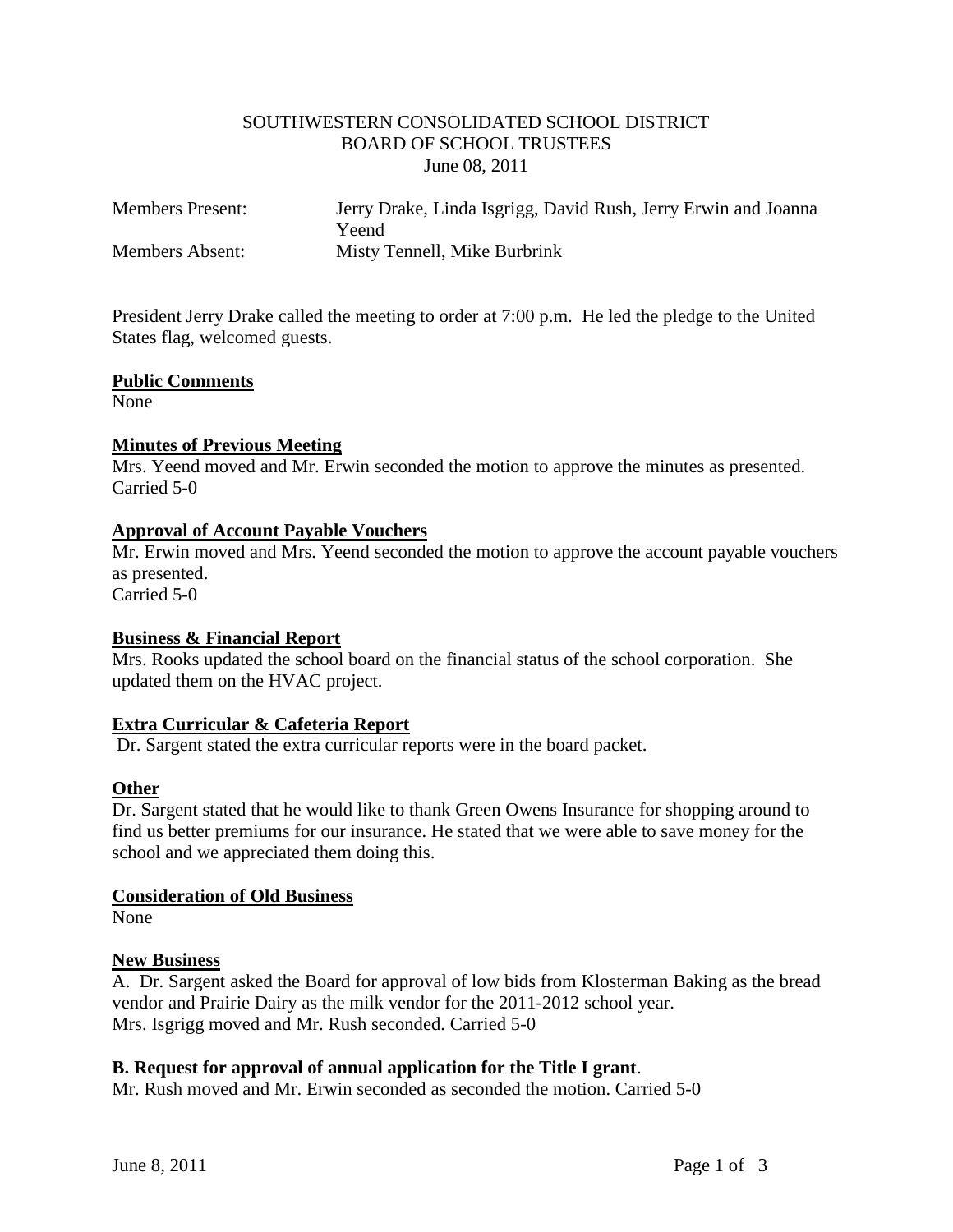# **C. Request for approval of state-mandated school behavior and discipline plan**

Mrs. Yeend moved and Mr. Rush seconded the motion. Carried 5-0

# **D, Request for approval of Southwestern universal bus transportation rules.**

Mrs. Isgrigg moved and Mrs. Yeen seconded the motion. Carried 5-0

# **E. Request for approval of Southwestern Consolidated District agreement of participation in the Special Education Program Johnson County and the Surrounding Participating Schools, effective July 1, 2011.**

Mrs. Isgrigg moved and Mr. Rush seconded the motion. Carried 5-0

# **F. Request for approval of revisions to 2011-12 SWHS Athletic Handbook**

Mrs. Isgrigg moved and Mrs. Yeend seconded the motion. Carried 5-0

# **Other**

Dr. Sargent read a letter from Misty Tennell stating that she was resigning from her board seat effective July 1, 2011. Mr. Erwin moved and Mr. Rush seconded to approve her resignation from the Board. Mrs. Isgrigg thanked her for her service while on the Board. Mr. Drake said if they know anyone that is interested that lives in Hendricks Township, 3 years residency and a registered voter to let them know. Mr. Harrold informed them that the Board has the power to appoint her replacement.

# **Reports and Presentations**

Mrs. Maurer updated the Board that Girl's Inc. no longer wants to be the provider of the after school program effective at the end of this past school year. She updated everyone on ISTEP scores, awards and other activities at the elementary. She noted that there had been a retirement party today for Ann Vanness in the board room.

Mrs. Blake updated the Board of activities at the high school. She noted the attendance rate was 95.76 up from the 94.8 last year. She also noted that test scores were increasing.

# **Personnel**

Dr. Sargent recommended approving the retirement of Ann Vanness, SWE Teacher, Resignations of Ken Wilson, SWHS Asst. Soccer Coach, Hailey Guidi, Head Cheerleading Coach and recommended to hire Don Wesseling, Jr. High & Elementary Math Teacher, Zach Meyer as Extended School Year Teacher for special education student, Katie Fix as Head Cheerleading Coach and Heather Noesges as SWE Principal. Mrs. Isgrigg moved and Mr. Erwin seconded. Carried 5-0

# **Public Comments**

Katie Bennett, SWE Teacher, thanked the Board for hiring Heather Noesges as Elementary Principal and supporting the committee decision.